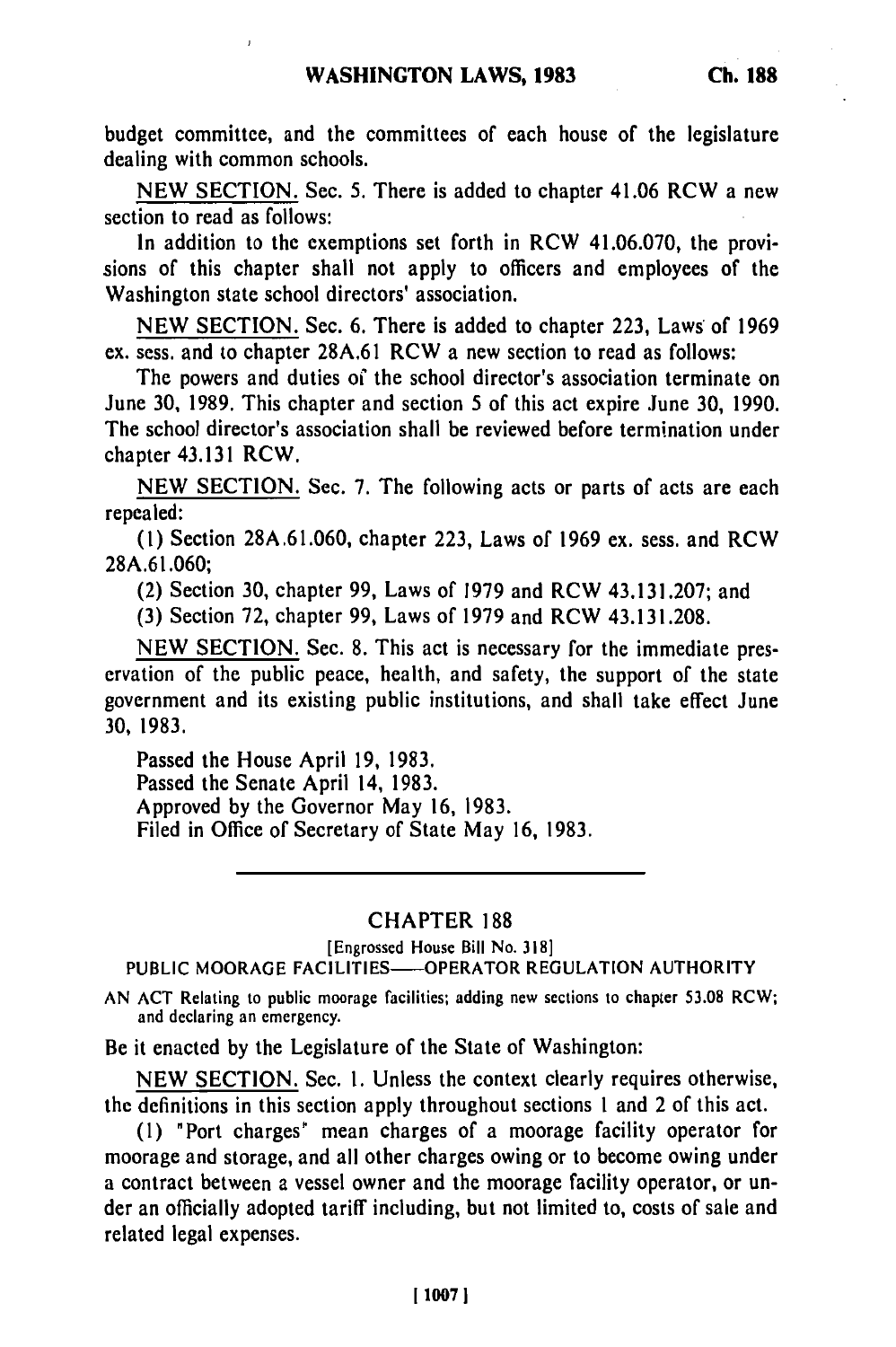(2) "Vessel" means every species of watercraft or other artificial contrivance capable of being used as a means of transportation on water and which does not exceed two hundred feet in length. "Vessel" includes any trailer used for the transportation of watercraft.

**(3)** "Moorage facility" means any properties or facilities owned or operated **by** a moorage facility operator which are capable of use for the moorage or storage of vessels.

(4) "Moorage facility operator" means any port district, city, town, metropolitan park district, or county which owns and/or operates a moorage facility.

**(5)** "Owner" means every natural person, firm, partnership, corporation, association, or organization, or agent therecf, with actual or apparent authority, who expressly or impliedly contracts for use of a moorage facility.

**NEW** SECTION. Sec. 2. **A** moorage facility operator may adopt all regulations necessary for rental and use of moorage facilities and for the expeditious collection of port charges. The regulations may also establish procedures for the enforcement of these regulations **by** port district, city, county, metropolitan park district or town personnel. The regulations shall include the following:

**(1)** Procedures authorizing moorage facility personnel to take reasonable measures, including the use of chains, ropes, and locks, to secure vessels within the moorage facility so that the vessels are in the possession and control of the moorage facility operator and cannot be removed from the moorage facility. These procedures may be used if an owner mooring or storing a vessel at the moorage facility fails, for more than sixty days after being notified that charges are owing, to pay the port charges owed. Notification shall **be by** registered mail to the owner at his last known address. **If** no address was furnished by the owner, the port district, city, county, metropolitan park district, or town need not give such notice. At the time of securing the vessel, an authorized moorage facility employee shall attach to the vessel two readily visible notification stickers. The stickers shall be of a reasonable size and shall contain the following information:

(a) The date and time the stickers were attached;

**(b)** The identity of the authorized employee;

(c) A statement that if the account is not paid in full within one hundred eighty days from the time the stickers are attached, the vessel may be sold at public auction to satisfy the port charges; and

**(d)** The address and telephone number where additional information may be obtained concerning release of the vessel.

If the vessel is the subject of a delinquent moorage account, and sixty days have expired since notification pursuant to subsection **(1)** of this section, the moorage facility operator shall review its records to ascertain the identity of the owner. The operator shall make a reasonable effort to contact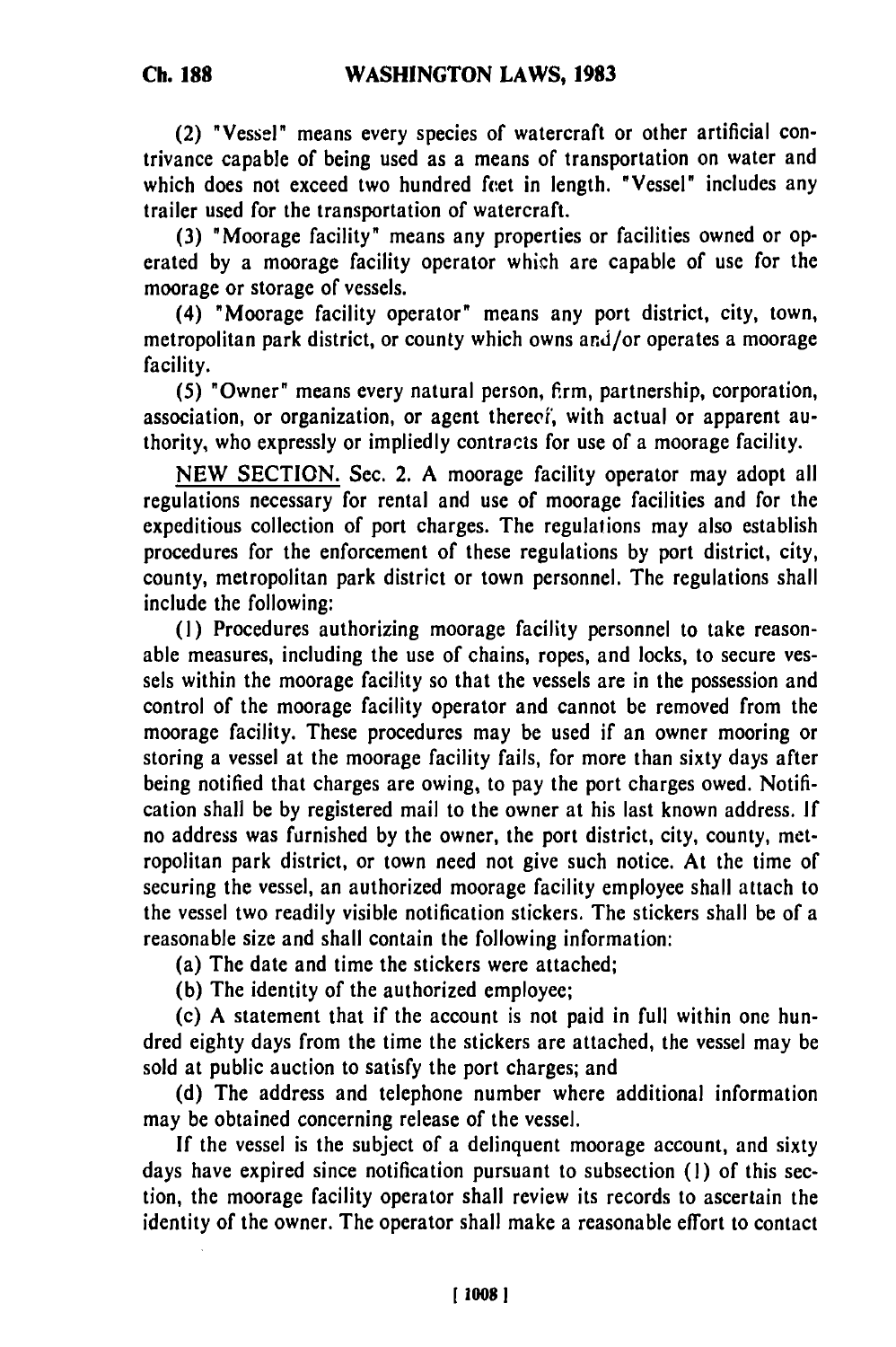the owner **by** registered mail in order to give the owner the information on the notification stickers.

(2) Procedures authorizing moorage facility personnel at their discretion to move moored vessels ashore for storage within properties under the operator's control or for storage with private persons under their control as bailees of the moorage facility, if the vessel is, in the opinion of port personnel, in danger of sinking or of sustaining other damage. Reasonable costs of any such procedure shall be paid **by** the vessel's owner.

**(3) If** a vessel is secured under subsection **(1)** of this section or moved ashore under subsection (2) of this section, the owner who is obligated to the moorage facility operator for port charges may regain possession of the vessel **by:**

(a) Making arrangements satisfactory with the moorage faciiity operator for the immediate removal of the vessel from the moorage facility or for authorized moorage; and

**(b)** Making payment to the operator of all port charges, or **by** posting with the operator a sufficient cash bond or other security acceptable to such operator, to be held in trust **by** the operator pending written agreement of the parties with respect to payment **by** the vessel owner of the amount owing, or pending resolution of the matter of the port charges in a civil action in a court of competent jurisdiction. After entry of judgment, including any appeals, in a court of competent jurisdiction, the trust shall terminate and the moorage facility operator shall receive so much of the bond or other security as is necessary to satisfy any judgment, costs, and interest as may **be** awarded to the moorage facility operator. The balance shall be refunded immediately to the owner at his last known address.

(4) **If** a vessel moored or stored at a moorage facility is abandoned, the port district, city, county, metropolitan park district, or town, may, by resolution of its legislative authority, authorize the public sale of the vessel **by** authorized personnel to the highest and best bidder for cash as follows:

(a) **If** a vessel has been secured **by** the moorage facility operator under subsection **(1)** of this section and is not released to the owner under the bonding provisions of this section within one hundred eighty days after notifying the owner under subsection **(1)** of this section, or in all other cases, for one hundred eighty days after the operator secures the vessel, the vessel shall be conclusively presumed to have been abandoned **by** the owner;

**(b)** Before the vessel is sold, the owner of the vessel shall be given at least twenty days' notice of the sale in the manner set forth in subsection **(1)** of this section if the name and address of the owner is known. The notice shall contain the time and place of the sale, a reasonable description of the vessel to be sold, and the amount of port charges owed with respect to the vessel. The notice of sale shall **be** published at least once, more than ten but not more than twenty days before the sale, in a newspaper of general